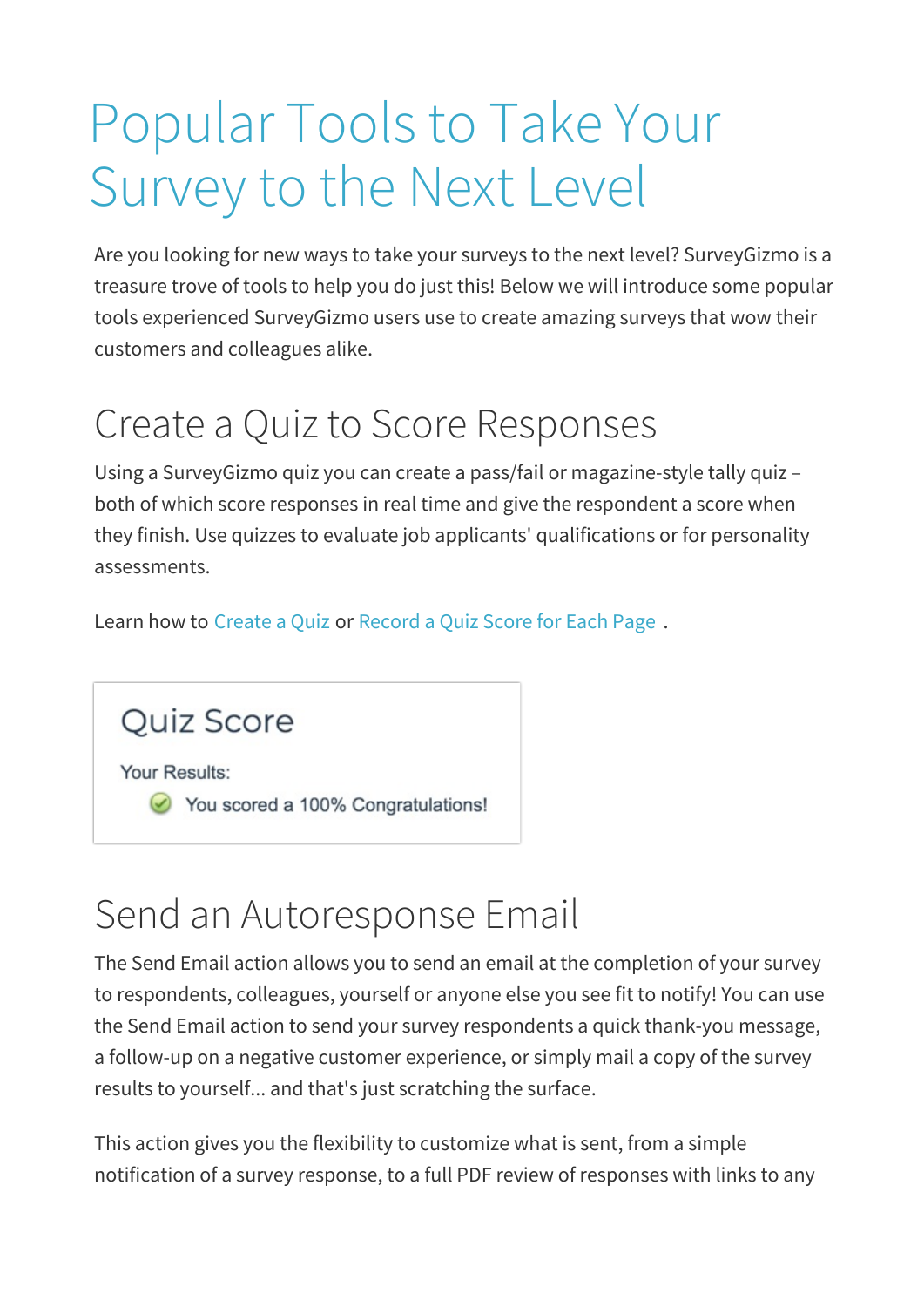uploaded files.

Check out our Send Email Action Tutorial to learn how to take advantage of this handy tool!

### Use Survey Logic to Reduce Respondent Fatigue

SurveyGizmo logic features allow you to customize your survey for each respondent, saving them time and you from bad data. Logic can be applied to questions, options, pages, and actions.

Check out our Question Logic and Page Logic tutorials to get started!

#### Set Up Answer Option Special Settings to Eliminate Bias in Your Data

Using Special Settings on answer options you can provide survey respondents with the ability to opt out of a question when it does not apply to them. You can set up answer options such as "None of the above" or "Not applicable" so that other options cannot be selected in tandem. Other Special Settings allow you to collect other, please specify info, fix the position of an option when randomizing and more! Using Special Settings will eliminate bias in your data!

Check out our Answer Options Special Settings tutorial to learn how to set up Special Settings!

| How do you contact Technical Support? |                                    |
|---------------------------------------|------------------------------------|
|                                       | Social Media                       |
|                                       | Email<br>$\mathbf{1}$              |
|                                       | Phone                              |
|                                       | Live Chat                          |
|                                       | $\triangleright$ None of the above |
|                                       |                                    |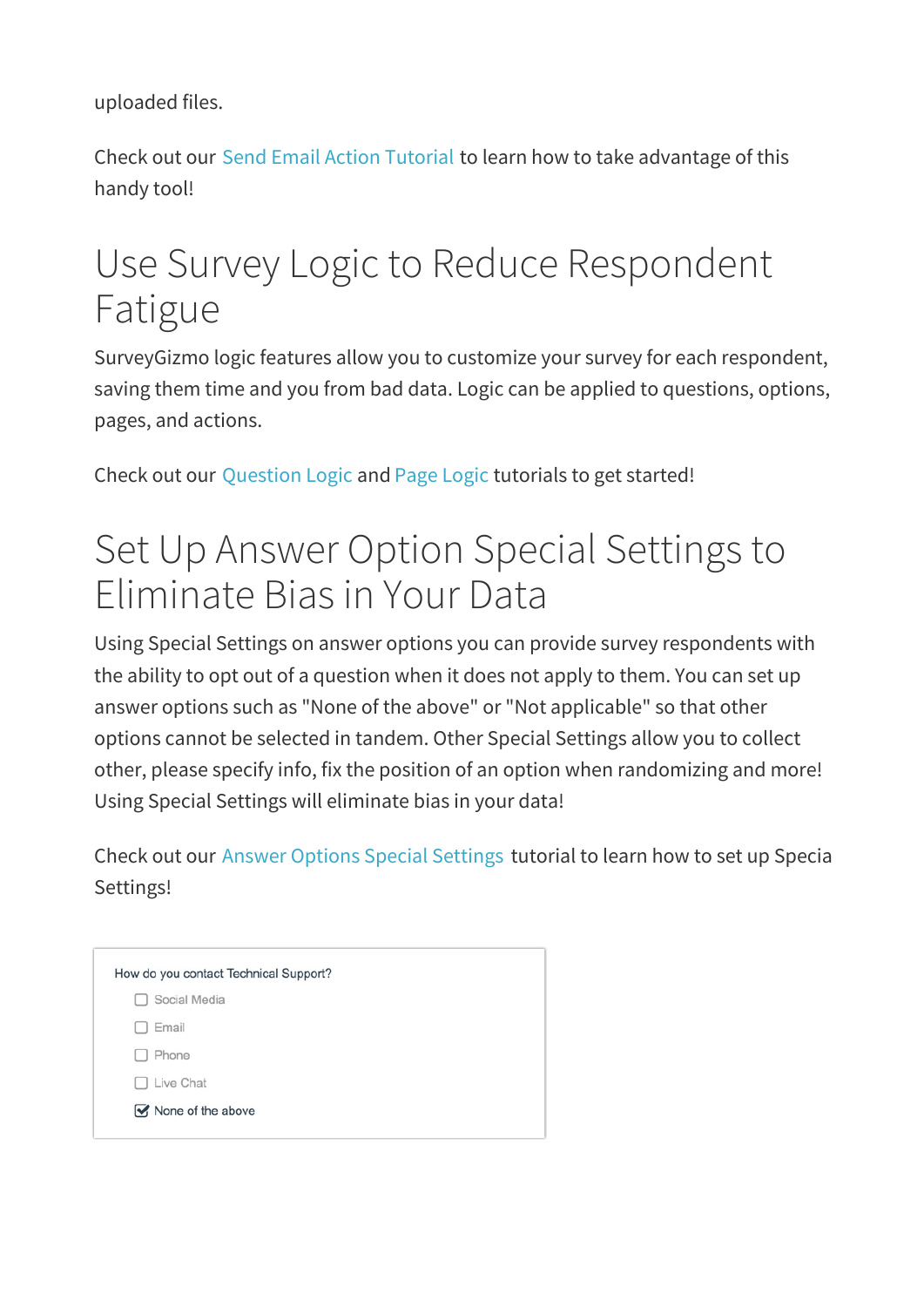## Share Your Survey with a SurveyGizmo Email Campaign

Our Share by Email option, a.k.a Email Campaigns, is so much more than a way to send a survey invite via our email system! Using our Share by Email option you can easily track whose response is whose! This is because when you send a survey invite out via our Share by Email option, the links provided to your contacts are unique survey links that will map to the email address as well as any other contact data you uploaded into your Email Campaign.

#### **Additional benefits of email campaigns:**

- **Save and Continue** Because each survey link is unique, respondents will be able to return to their response to complete at a later time! (This is the default setting for Email Campaigns. You can disable Save and Continue within your Email Campaign to allow for multiple responses to be submitted via any campaign link.)
- **Duplicate Protection** With Save and Continue turned on within your Email Campaign (this is the default setting), respondents who click the link a second time will return to the same response, thus preventing them from recording more than one!

Check out our Share Survey via Email tutorial as well as our tutorial on Using Email Campaign Contact Data in Messages and Surveys to learn more about the prepopulation options available when you use email campaigns!

#### Use Merge Codes to Personalize Each Respondent's Survey Experience

SurveyGizmo merge codes can be used throughout SurveyGizmo to dynamically pull and display data previously entered in your survey or data from your account, email invitation, etc. The name "merge code" might sound scary but, thanks to the merge code helper, available throughout the SurveyGizmo application, using merge codes in your surveys and email campaigns is easy!

Check out our Merge Code Tutorial to learn how to take your survey to the next level